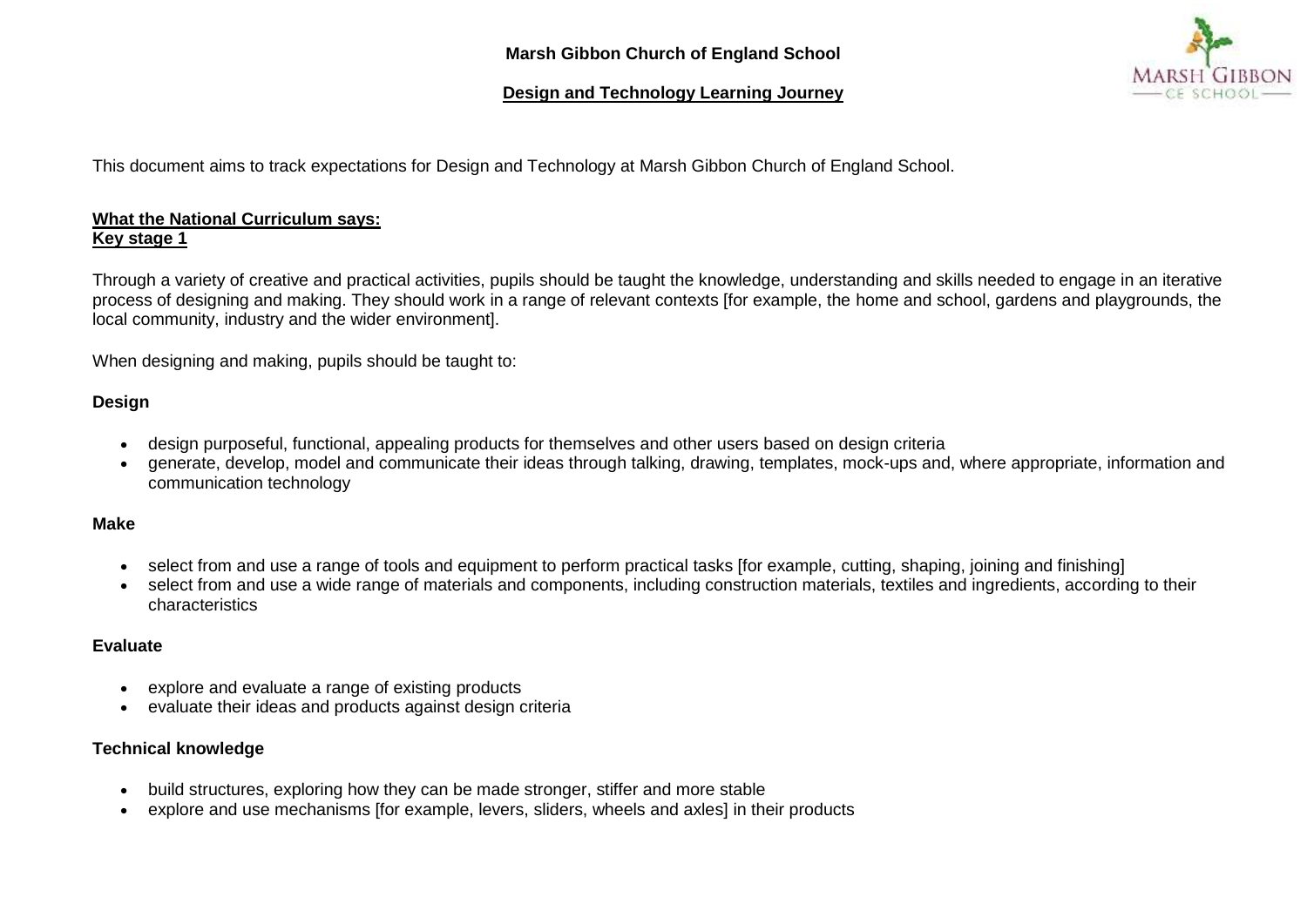## **Key stage 2**

Through a variety of creative and practical activities, pupils should be taught the knowledge, understanding and skills needed to engage in an iterative process of designing and making. They should work in a range of relevant contexts [for example, the home, school, leisure, culture, enterprise, industry and the wider environment].

When designing and making, pupils should be taught to:

# **Design**

- use research and develop design criteria to inform the design of innovative, functional, appealing products that are fit for purpose, aimed at particular individuals or groups
- generate, develop, model and communicate their ideas through discussion, annotated sketches, cross-sectional and exploded diagrams, prototypes, pattern pieces and computer-aided design

### **Make**

- select from and use a wider range of tools and equipment to perform practical tasks [for example, cutting, shaping, joining and finishing], accurately
- select from and use a wider range of materials and components, including construction materials, textiles and ingredients, according to their functional properties and aesthetic qualities

### **Evaluate**

- investigate and analyse a range of existing products
- evaluate their ideas and products against their own design criteria and consider the views of others to improve their work
- understand how key events and individuals in design and technology have helped shape the world

## **Technical knowledge**

- apply their understanding of how to strengthen, stiffen and reinforce more complex structures
- understand and use mechanical systems in their products [for example, gears, pulleys, cams, levers and linkages]
- understand and use electrical systems in their products [for example, series circuits incorporating switches, bulbs, buzzers and motors]
- apply their understanding of computing to program, monitor and control their products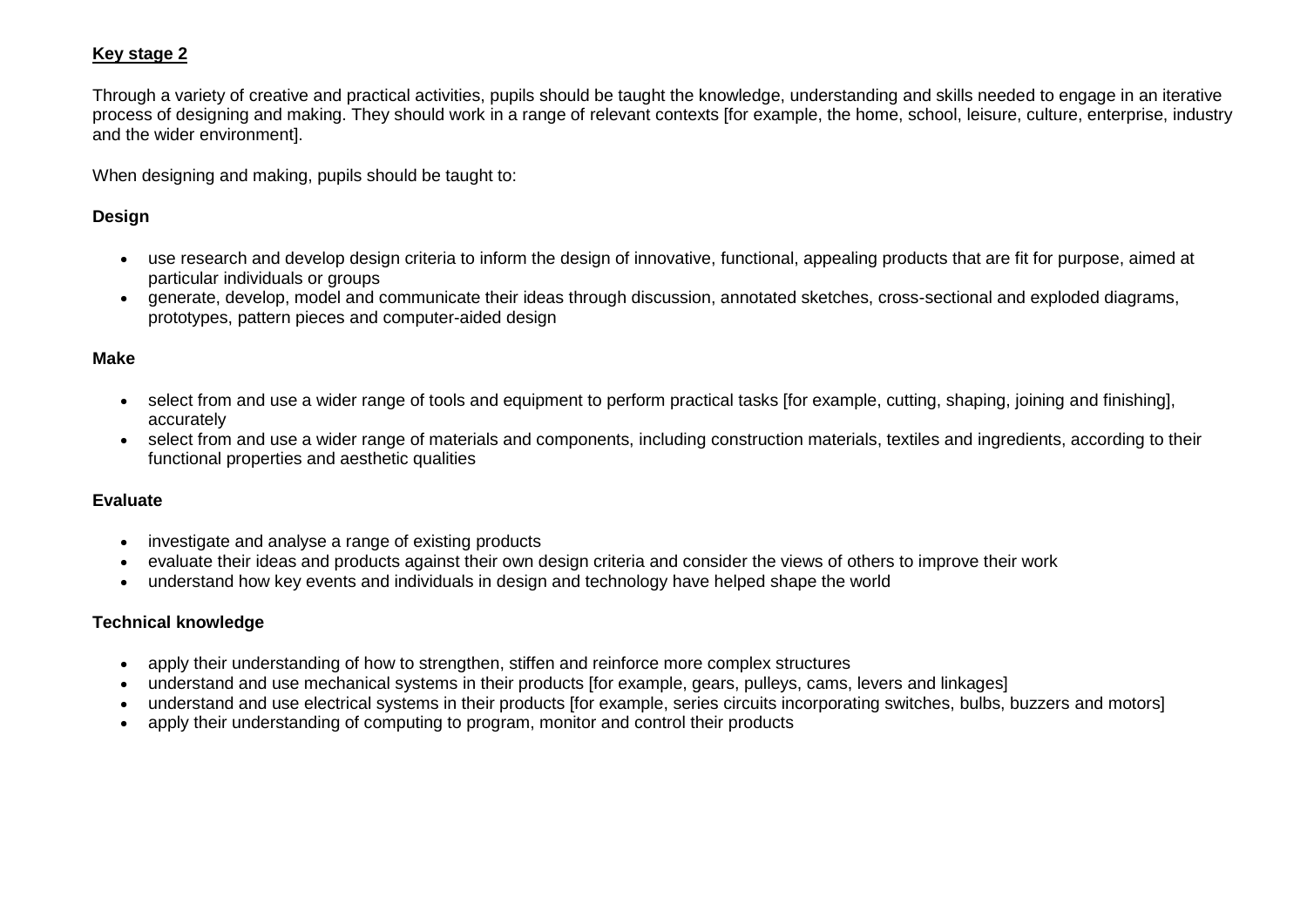### **Cooking and nutrition**

As part of their work with food, pupils should be taught how to cook and apply the principles of nutrition and healthy eating. Instilling a love of cooking in pupils will also open a door to one of the great expressions of human creativity. Learning how to cook is a crucial life skill that enables pupils to feed themselves and others affordably and well, now and in later life.

Pupils should be taught to:

Key stage 1

- use the basic principles of a healthy and varied diet to prepare dishes
- understand where food comes from

### Key stage 2

- understand and apply the principles of a healthy and varied diet
- prepare and cook a variety of predominantly savory dishes using a range of cooking techniques
- understand seasonality, and know where and how a variety of ingredients are grown, reared, caught and processed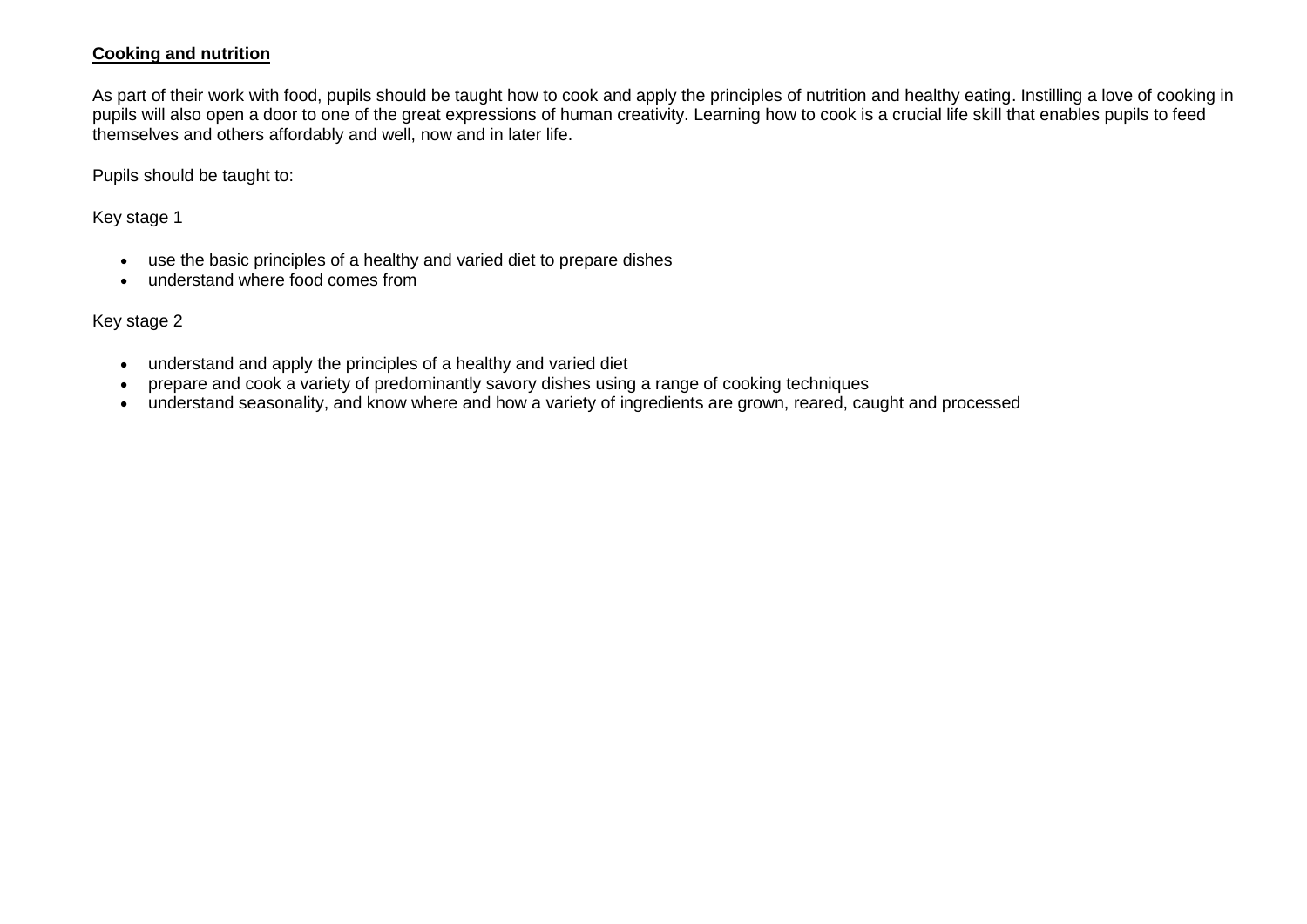| Objective  | Year 1 and 2                                                                                                                                                                                                                                                                                                                                     | Year 3 and 4                                                                                                                                                                                                                                                                                                                                                                                                                     | Year 5 and 6                                                                                                                                                                                                                                                                                                                                                                                                                      | More and most able                                                                                     |
|------------|--------------------------------------------------------------------------------------------------------------------------------------------------------------------------------------------------------------------------------------------------------------------------------------------------------------------------------------------------|----------------------------------------------------------------------------------------------------------------------------------------------------------------------------------------------------------------------------------------------------------------------------------------------------------------------------------------------------------------------------------------------------------------------------------|-----------------------------------------------------------------------------------------------------------------------------------------------------------------------------------------------------------------------------------------------------------------------------------------------------------------------------------------------------------------------------------------------------------------------------------|--------------------------------------------------------------------------------------------------------|
| To design. | design purposeful,<br>➤<br>functional, appealing<br>products for themselves<br>and other users based on<br>design criteria<br>generate, develop, model<br>$\blacktriangleright$<br>and communicate their<br>ideas through talking,<br>drawing, templates, mock-<br>ups and, where<br>appropriate, information<br>and communication<br>technology | use research and develop<br>➤<br>design criteria to inform<br>the design of innovative,<br>functional, appealing<br>products that are fit for<br>purpose, aimed at<br>particular individuals or<br>groups<br>generate, develop, model<br>➤<br>and communicate their<br>ideas through discussion,<br>annotated sketches, cross-<br>sectional and exploded<br>diagrams, prototypes,<br>pattern pieces and<br>computer-aided design | ≻<br>use research and<br>develop design criteria<br>to inform the design of<br>innovative, functional,<br>appealing products<br>that are fit for purpose,<br>aimed at particular<br>individuals or groups<br>generate, develop,<br>model and<br>communicate their<br>ideas through<br>discussion, annotated<br>sketches, cross-<br>sectional and exploded<br>diagrams, prototypes,<br>pattern pieces and<br>computer-aided design | make design<br>➤<br>decisions, taking<br>account of constraints<br>such as time,<br>resources and cost |
|            | Vocabulary<br>drawing, templates, mock-ups                                                                                                                                                                                                                                                                                                       | Vocabulary<br>annotated sketches, cross-<br>sectional and exploded<br>diagrams                                                                                                                                                                                                                                                                                                                                                   | Vocabulary<br>annotated sketches, cross-<br>sectional and exploded<br>diagrams, prototypes, pattern<br>pieces and computer-aided<br>design                                                                                                                                                                                                                                                                                        |                                                                                                        |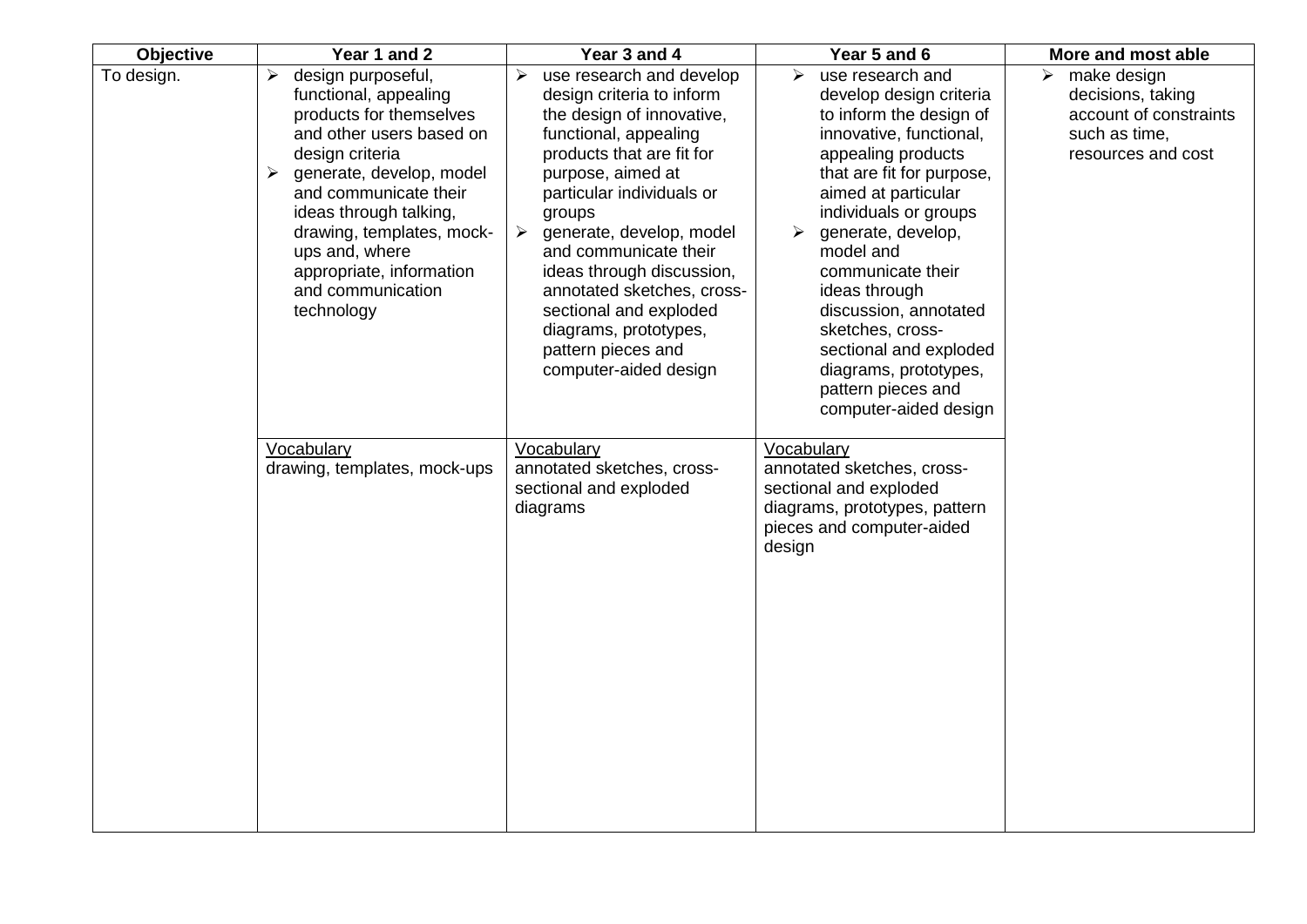| <b>Objective</b> | Year 1 and 2                                                                                                                                                                                                                                                                                                                                                                                                                                                                            | Year 3 and 4                                                                                                                                                                                                                                                                                                                                                                                                                                                                                                                                                                                                                                                                                                                                                                                                                                                                                     | Year 5 and 6                                                                                                                                                                                                                                                                                                                                                                                                                                                                                                                                                                                                                                                                                                                                       | More and most able                                                                                                                                     |
|------------------|-----------------------------------------------------------------------------------------------------------------------------------------------------------------------------------------------------------------------------------------------------------------------------------------------------------------------------------------------------------------------------------------------------------------------------------------------------------------------------------------|--------------------------------------------------------------------------------------------------------------------------------------------------------------------------------------------------------------------------------------------------------------------------------------------------------------------------------------------------------------------------------------------------------------------------------------------------------------------------------------------------------------------------------------------------------------------------------------------------------------------------------------------------------------------------------------------------------------------------------------------------------------------------------------------------------------------------------------------------------------------------------------------------|----------------------------------------------------------------------------------------------------------------------------------------------------------------------------------------------------------------------------------------------------------------------------------------------------------------------------------------------------------------------------------------------------------------------------------------------------------------------------------------------------------------------------------------------------------------------------------------------------------------------------------------------------------------------------------------------------------------------------------------------------|--------------------------------------------------------------------------------------------------------------------------------------------------------|
| To make.         | select from and use a<br>➤<br>range of tools and<br>equipment to<br>perform practical tasks<br>select from and use a wide<br>➤<br>range of materials and<br>components, including<br>construction materials,<br>textiles and ingredients,<br>according to their<br>characteristics<br>Key Skills:<br>$\blacktriangleright$<br>a. Use scissors safely to<br>cut paper and then<br>card<br>Join material using<br>b.<br>tape, glue and paper<br>fasteners<br>Use basic tools safely<br>c. | select from and use a<br>➤<br>wider range of tools<br>and equipment to<br>perform practical<br>tasks accurately<br>select from and use a<br>wider range of<br>materials and<br>components, including<br>construction materials,<br>textiles and<br>ingredients, according<br>to their functional<br>properties and<br>aesthetic qualities<br><b>Key Skills:</b><br>a. use different joining<br>and cutting methods<br>related to paper and<br>card<br>d. nets used in<br>packaging, scoring<br>card<br>folds and flaps<br>е.<br>decorative techniques<br>accurate cutting,<br>g.<br>measuring and folding<br>h. control, pneumatic<br>systems (pressure<br>inflate, deflate. Input,<br>output, pump)<br>linkages and levers<br>hinges and sliders<br>k.<br>use different joining<br>and cutting techniques<br>with paper and card<br>scoring<br>use simple<br>mechanisms to<br>achieve different | select from and use a<br>➤<br>wider range of tools<br>and equipment to<br>perform practical<br>tasks accurately<br>select from and use a<br>wider range of<br>materials and<br>components, including<br>construction materials,<br>textiles and<br>ingredients, according<br>to their functional<br>properties and<br>aesthetic qualities<br>Key Skills:<br>a Use bench hook/G-<br>cramp/hack saw<br>b Use equipment safely<br>d Generate ideas<br>e Plan what to do next<br>f Select appropriate tools,<br>materials, components<br>g Explain choices<br>h Produce annotated<br>diagrams<br>I Measure, mark out, cut and<br>assemble<br>j Use ICT for researching and<br>designing<br>k Techniques for reinforcing<br>and strengthening materials | produce appropriate<br>➤<br>lists of tools,<br>equipment and<br>materials that they<br>need<br>formulate step-by-step<br>plans as a guide to<br>making |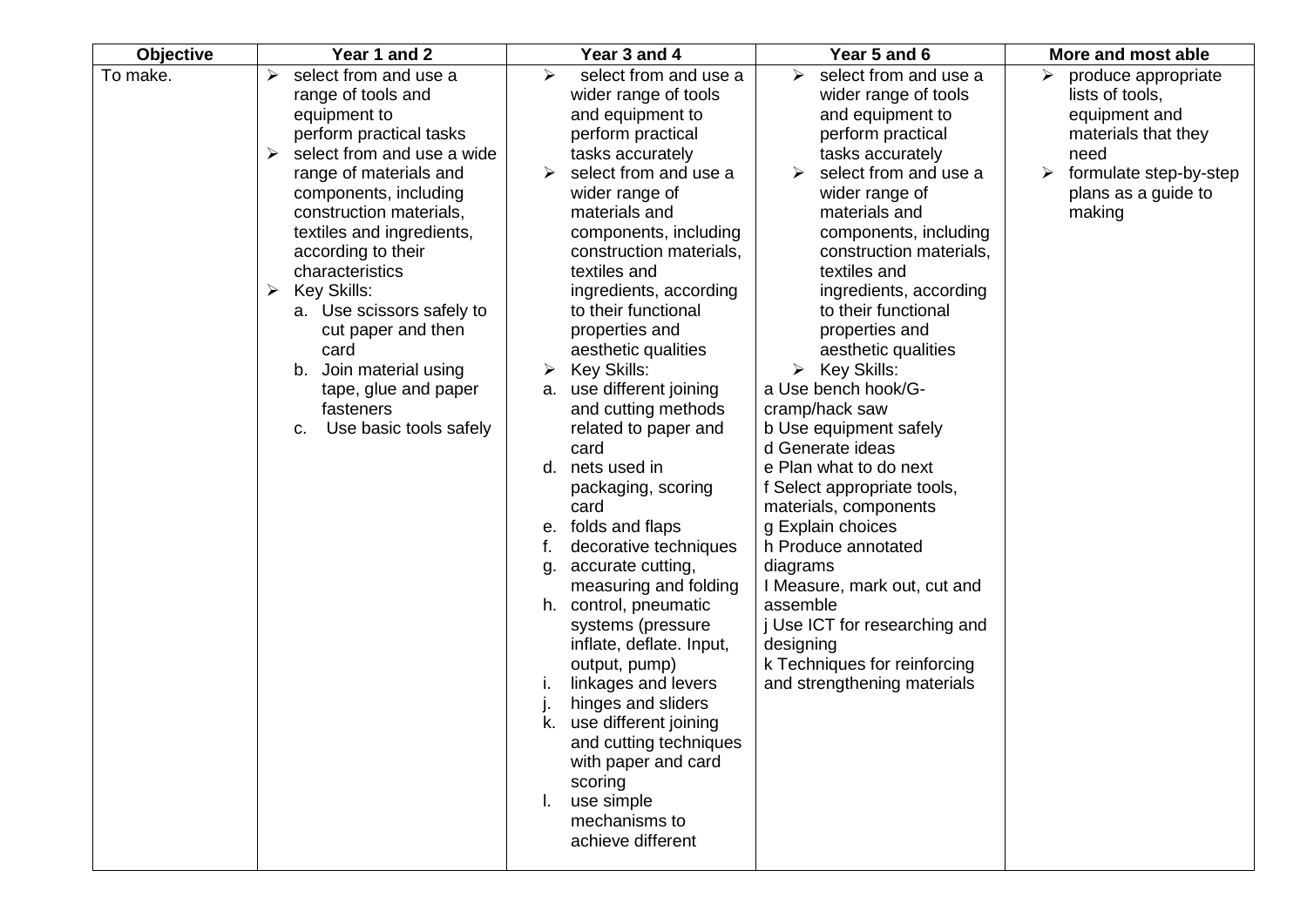|                                                                                                  | movements e.g. linear,<br>rotary                                                      |                                                            |  |
|--------------------------------------------------------------------------------------------------|---------------------------------------------------------------------------------------|------------------------------------------------------------|--|
| Vocabulary<br>cutting, shaping, joining and<br>finishing<br>levers, sliders, wheels and<br>axles | Vocabulary<br>series circuits incorporating<br>switches, bulbs, buzzers and<br>motors | Vocabulary<br>gears, pulleys, cams, levers<br>and linkages |  |

| Objective    | Year 1 and 2                                                                                                            | Year 3 and 4                                                                                                                                                                                                                                                                                                                 | Year 5 and 6                                                                                                                                                                                                                                                                                                                                                                                                                                                                                                                      | More and most able                                                                                                                                                                                                                |
|--------------|-------------------------------------------------------------------------------------------------------------------------|------------------------------------------------------------------------------------------------------------------------------------------------------------------------------------------------------------------------------------------------------------------------------------------------------------------------------|-----------------------------------------------------------------------------------------------------------------------------------------------------------------------------------------------------------------------------------------------------------------------------------------------------------------------------------------------------------------------------------------------------------------------------------------------------------------------------------------------------------------------------------|-----------------------------------------------------------------------------------------------------------------------------------------------------------------------------------------------------------------------------------|
| To evaluate. | explore and evaluate a<br>range of existing products<br>evaluate their ideas and<br>products against design<br>criteria | investigate and analyse a<br>range of existing products<br>evaluate their ideas and<br>➤<br>products against their own<br>design criteria and<br>consider the views of<br>others to improve their<br>work<br>understand how key<br>➤<br>events and individuals in<br>design and technology<br>have helped shape the<br>world | Investigate and analyse a<br>range of existing products<br>Evaluate their ideas and<br>products against their own<br>design criteria and<br>consider the views of<br>others to improve their<br>work<br>evaluate their ideas and<br>products against their own<br>design criteria and<br>consider the views of<br>others to improve their<br>work<br>Apply their understanding<br>of how to strengthen,<br>stiffen and reinforce more<br>complex structures<br>understand and<br>➤<br>use mechanical systems in<br>their products | how much products<br>➤<br>cost to make<br>how innovative<br>➤<br>products are<br>how sustainable<br>the materials in<br>products are<br>$\blacktriangleright$<br>what impact<br>products have<br>beyond their<br>intended purpose |
|              | Vocabulary<br>inventors, designers,<br>engineers, chefs and<br>manufacturer                                             | <b>Vocabulary</b><br>inventors, designers,<br>engineers, chefs and<br>manufacturer                                                                                                                                                                                                                                           | Vocabulary<br>inventors, designers,<br>engineers, chefs and<br>manufacturer                                                                                                                                                                                                                                                                                                                                                                                                                                                       |                                                                                                                                                                                                                                   |